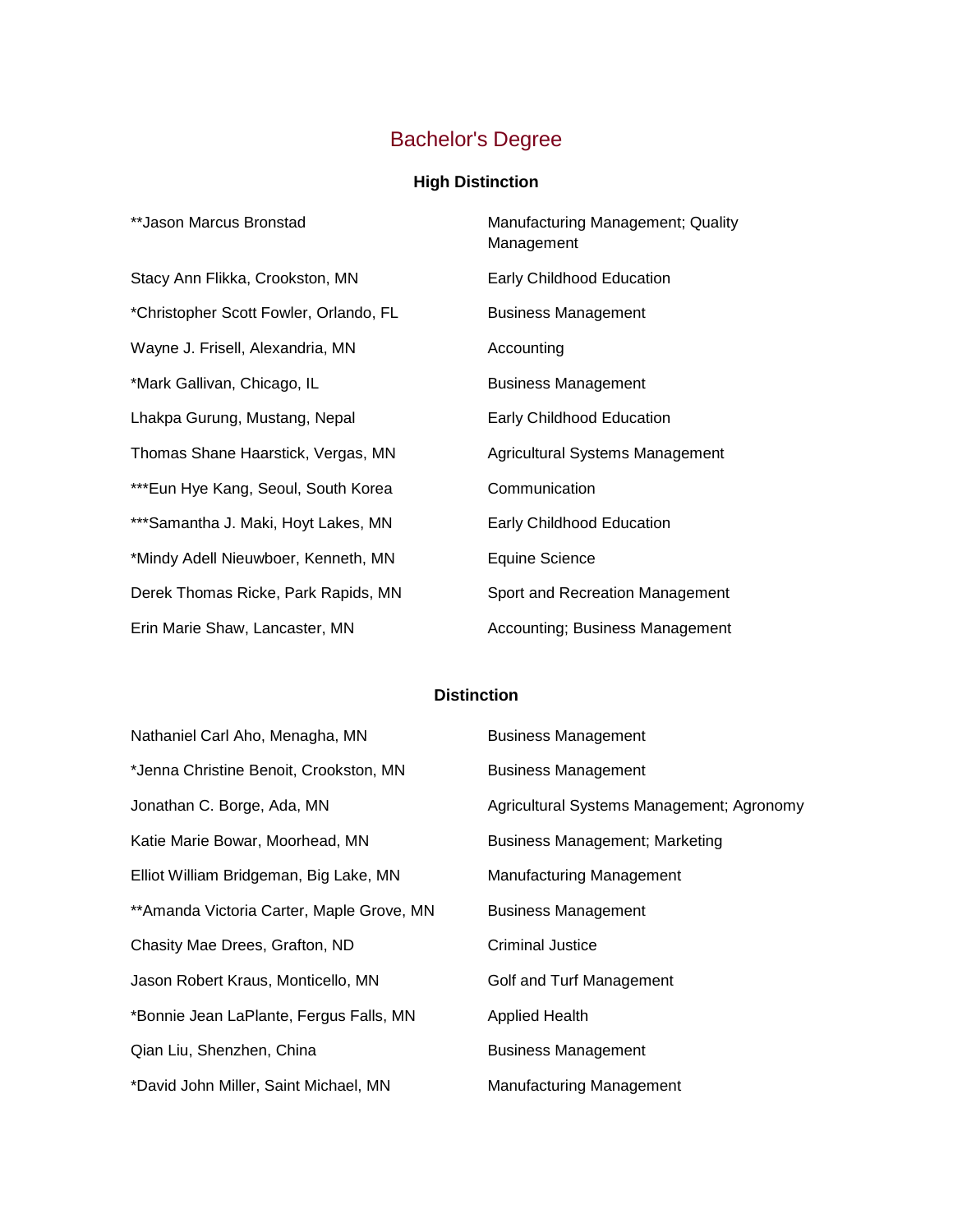| **Casey Rae Misialek, Grafton, ND                             | Organizational Psychology                       |
|---------------------------------------------------------------|-------------------------------------------------|
| *Brandon Sachwitz, Sterling, AK                               | Biology; Health Sciences                        |
| *Derek Sayres, Lonsdale, MN                                   | Manufacturing Management; Quality<br>Management |
| Jacqueline R. Schlangen, Paynesville, MN                      | Animal Science                                  |
| Katherine D. Schliep, Holloway, MN                            | <b>Animal Science</b>                           |
| Jerryann Joannie Thomas, St. Thomas, Virgin<br><b>Islands</b> | Accounting                                      |
| Amanda Lynn Thorsvig, Detroit Lakes, MN                       | <b>Agricultural Education</b>                   |
| ** Jian Hao Alvin Tong, Singapore                             | <b>Business Management; Natural Resources</b>   |
| Brittany Ellen Walberg, Frederick, SD                         | Equine Science                                  |
| ** Ashley Marie Williams, New Brighton, MN                    | Hotel, Restaurant and Tourism Management        |

\* \* \* \* \* \* \* \* \* \* \* \* \* \* \* \* \* \* \* \* \* \* \* \* \* \* \* \* \* \* \*

| *Teresa A. Aakre, Hawley, MN                   | <b>Animal Science</b>                 |
|------------------------------------------------|---------------------------------------|
| Alyssa D. Aaland, Northwood, ND                | Animal Science                        |
| *Adeboye O. Adeyeye, London, England           | <b>Business Management</b>            |
| *** Shukri A. Ahmed, Hopkins, MN               | <b>Applied Studies</b>                |
| **Abraham Babatunde Alade, Nigeria             | <b>Manufacturing Management</b>       |
| *Christopher Michael Anderson, Bloomington, MN | <b>Manufacturing Management</b>       |
| Paul Nathan Anderson, Kasson, MN               | <b>Natural Resources</b>              |
| Tyler Dean Anderson, Thief River Falls, MN     | <b>Business Management</b>            |
| BillieJo M. Armbrust, Forest River, ND         | Agricultural Business; Animal Science |
| *** Christopher R. Awender, Crookston, MN      | Sport and Recreation Management       |
| Maxine V. Bach, Wells, MN                      | Animal Science; Equine Science        |
| Molly McGinnity Bahr, Fridley, MN              | Health Management                     |
| Boe R. Beito, Strathcona, MN                   | Communication                         |
| *Melinda Katherine Baszczynski, Earlham, IA    | Equine Science                        |
| *Kathleen Kelly Bentley, St. Paul, MN          | Communication                         |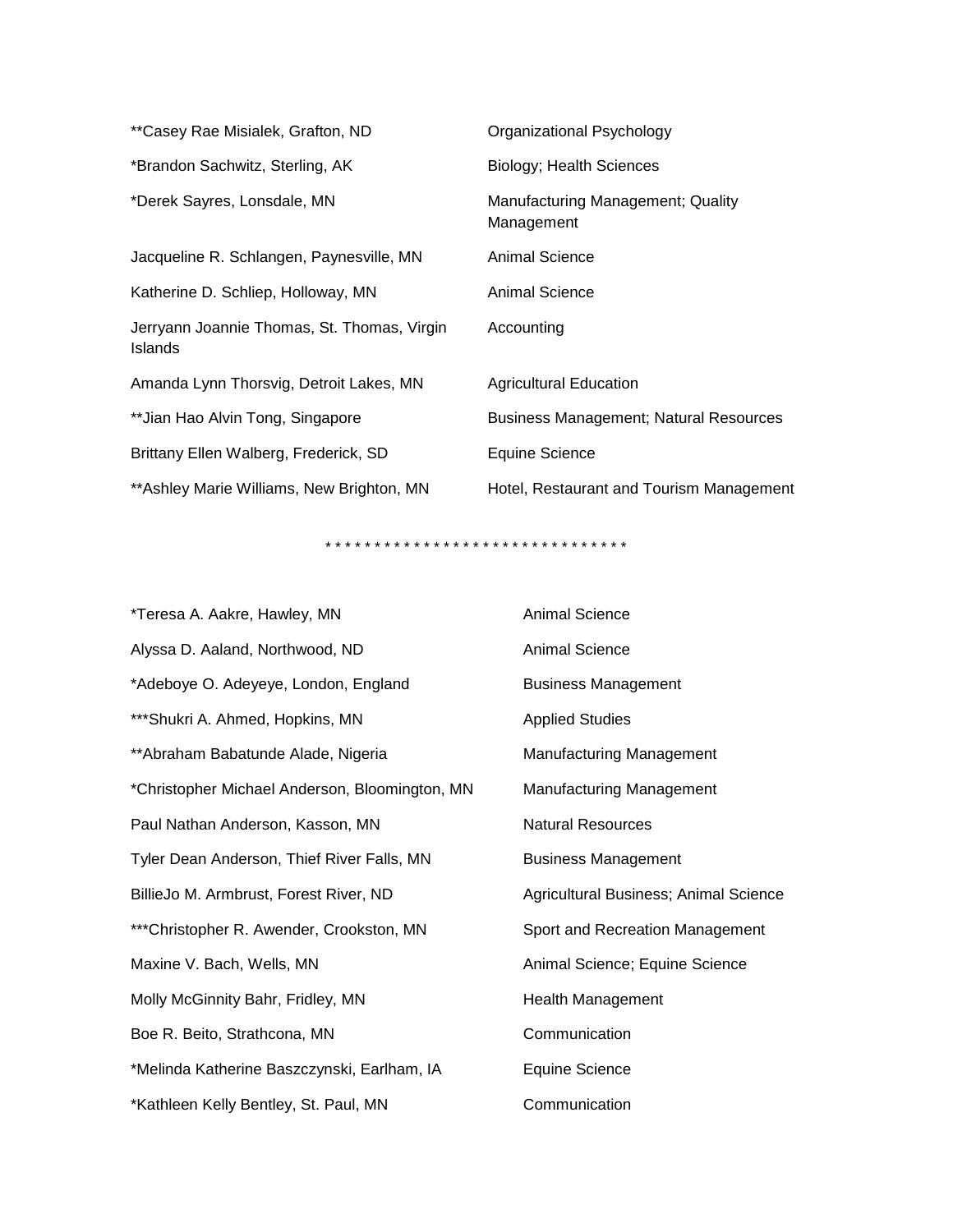Carrie Lynn Bergquist, Crookston, MN Business Management Nicholas Steven Bernard, Savage, MN Manufacturing Management \*Andrew Zane Beske, Minnesota Lake, MN Golf and Turf Management \*Gerald Michael Biggers II, Santa Fe Springs, CA Communication \*Christopher L. Bittmann, Crookston, MN Natural Resources \*\*\*Jamie Lynn Blair, Galloway, NJ Health Management Matthew D. Blair, Brainerd, MN Aviation; Natural Resources \*Camren Dale Blank, Hopkins, MN Manufacturing Management Jeremy Lee Bodensteiner Natural Resources \*Kristopher M. Boike, Deerwood, MN Applied Studies Kayla Nicole Bowar, Moorhead, MN Business Management; Marketing Cody Allen Brekken, Crookston, MN Sport and Recreation Management \*Thomas Arnold Brinkmann, Glencoe, MN Applied Health Julianne Kimberly Brissett, Plant City, FL Business Management \*Jacqueline E. Brosnan, Corcoran, MN Quality Management Ryan A. Brummer, Buffalo, MN Natural Resources Christopher Allen Bryant, Minneapolis, MN Natural Resources Christopher Craig Bultje, Mound, MN Applied Health \*Amy Marie Burke, Crookston, MN Sport and Recreation Management Alejandra Cabrera Sanchez, Houston, TX Natural Resources Krystal M. Caldwell, Warwick, ND Animal Science \*\*\*Michele Marie Caldwell, Delavan, WI Applied Studies \*\*Robert W. Canny III, Oshkosh, WI Business Management Heather Rene'e Capper, Prospect, KY Business Management David Randall Carignan, Walhalla, ND Aviation David John Carnell, Solana Beach, CA **Quality Management** \*Virginia Lee Carrlson, New York Mills, MN Agricultural Business; Agricultural Education Alex Bradley Carter, Delano, MN Natural Resources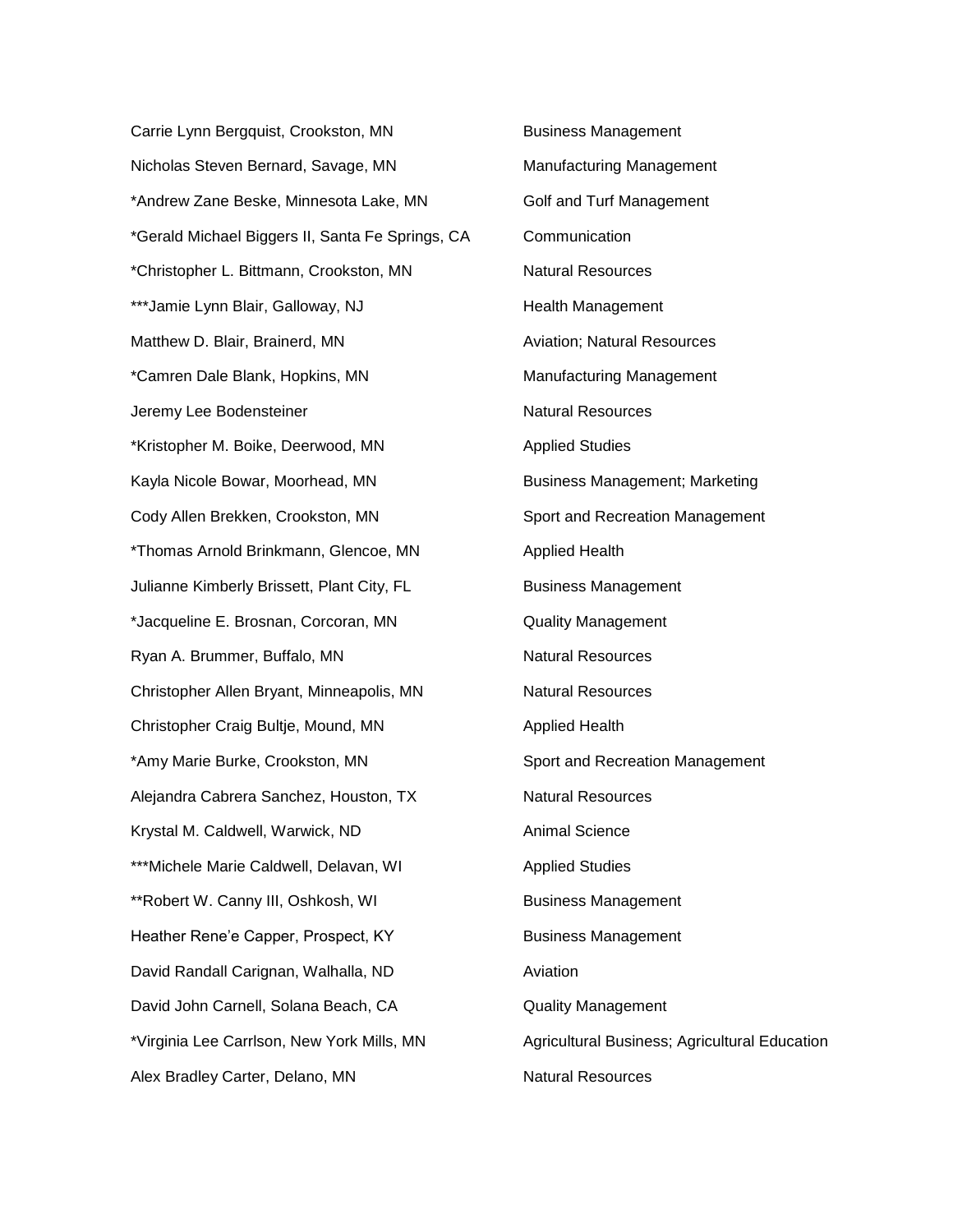| Rick Remigio Chapin, Lakewood, CA                  | Marketing                         |
|----------------------------------------------------|-----------------------------------|
| *Jessica M. Choc, Lengby, MN                       | <b>Animal Science</b>             |
| Ben D. Christopherson, Lancaster, MN               | <b>Agricultural Business</b>      |
| Megan Elizabeth Claybundy, International Falls, MN | <b>Equine Science</b>             |
| *Treasure Rose Clemons, Minneapolis, MN            | <b>Business Management</b>        |
| **Claudia Gangana Cody, Becker, MN                 | <b>Business Management</b>        |
| Whitney P. Coffield, Lancaster, MN                 | Accounting                        |
| *Matthew J. Coffman, Wheaton, MN                   | Agronomy                          |
| Rick Allan Cole, Thief River Falls, MN             | Information Technology Management |
| ** Shannon Kay Cologna, Peoria, AZ                 | Organizational Psychology         |
| Jeffrey J. Cook, Eagan, MN                         | <b>Natural Resources</b>          |
| ** Elizabeth Shayna Cooley, Eldred, MN             | Organizational Psychology         |
| Michael Robert Copple, Barnesville, MN             | <b>Natural Resources</b>          |
| *Katherine Anne Craig, Warren, MN                  | <b>Criminal Justice</b>           |
| Joe Panta Cretesio, Plymouth, MN                   | <b>Manufacturing Management</b>   |
| Laura Jeanne Critchett, Shoreview, MN              | <b>Equine Science</b>             |
| Katie Sue Cunningham, Rochester, MN                | <b>Business Management</b>        |
| Hannah Joy Curtis, Boise, ID                       | <b>Business Management</b>        |
| *** Seth D. Dagoberg, Alvarado, MN                 | Agricultural Business; Agronomy   |
| Kristine C. Davis, St. Paul, MN                    | <b>Applied Studies</b>            |
| Irma Teresa De La Guardia, Panama City, Panama     | <b>Business Management</b>        |
| Janessa Rae Deboer, Crookston, MN                  | Marketing                         |
| Charles W. Delfosse, Green Bay, WI                 | <b>Business Management</b>        |
| Elizabeth Ann Deshler, Maplewood, MN               | <b>Applied Studies</b>            |
| ** Anthony R. Diaz, Crookston, MN                  | Biology                           |
| Sarena Diederichs, St. Cloud, MN                   | Sport and Recreation Management   |
| Christopher J. Ditzler, South St. Paul, MN         | Manufacturing Management          |
| Heather Shay Donati-Lewis, Orlando, FL             | <b>Equine Science</b>             |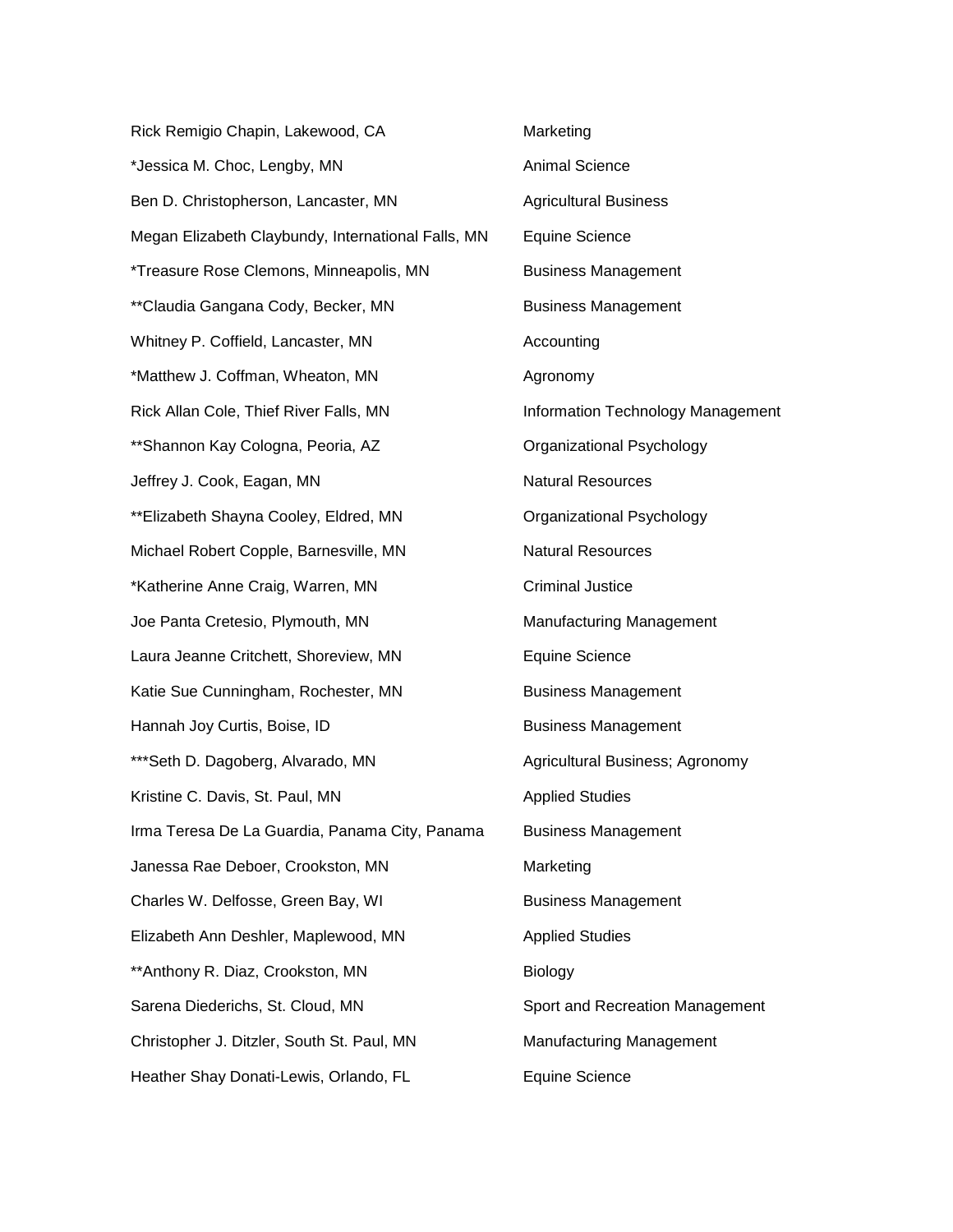\*\*John Lohide Donato, Torit, South Sudan **Quality Management** \*\*Adam John Drinkall, Lanesboro, MN Applied Studies Kylie R. Dufresne, Forest Lake, MN Communication Benjamin R. Duick, Baudette, MN Criminal Justice Jesse Dummer, Alexandria, MN Manufacturing Management \*\*\*Andrew D. Duncomb, Cannon Falls, MN Agricultural Systems Management Nicholas K. Dunn, Baudette, MN Criminal Justice \*\*\*Myrna D. Eben, Ada, MN Business Management \*\*Clayton Andrew Engel, Stillwater, MN Applied Studies Tim Ennis, Lancaster, CA Sport and Recreation Management \*Michael James Enright, Crookston, MN Plant Industries Management \*\*\*Amy Lea Ericson, Oakdale, MN Business Management \*\*Christin R. Evans, Wasilla, AK Business Management Christopher Michael Evans, Buffalo, MN Natural Resources \*\*Alihindi Jama Farah, Kent, WA Annum Applied Studies \*\*Matthew David Feely, Cleveland, IL Manufacturing Management \*Michael Alan Field, Spicer, MN Golf and Turf Management; Horticulture Siamak Azimzadeh Firoozi, Duluth, MN Manufacturing Management \*David J. Fite, Grand Forks, ND Information Technology Management \*Singne R. Flaten, Newfolden, MN Animal Science \*Paul Harvey Flicek, Harris, MN Natural Resources Lindsey J. Fouts, Park Rapids, MN Accounting; Business Management Loraleigh R. Freer, Tower, MN Equine Science Lorrie Anne Frendin, Crookston, MN Early Childhood Education Shawn Eric Friedland, Plantation, FL Biology Salvador E. Garcia, Chicago, IL **Alleman Studies** Applied Studies \*\*Fiyori Negasi Gebrehiwot, Shoreline, WA Biology \*Lisa Anne Gentele, Omaha, NE Natural Resources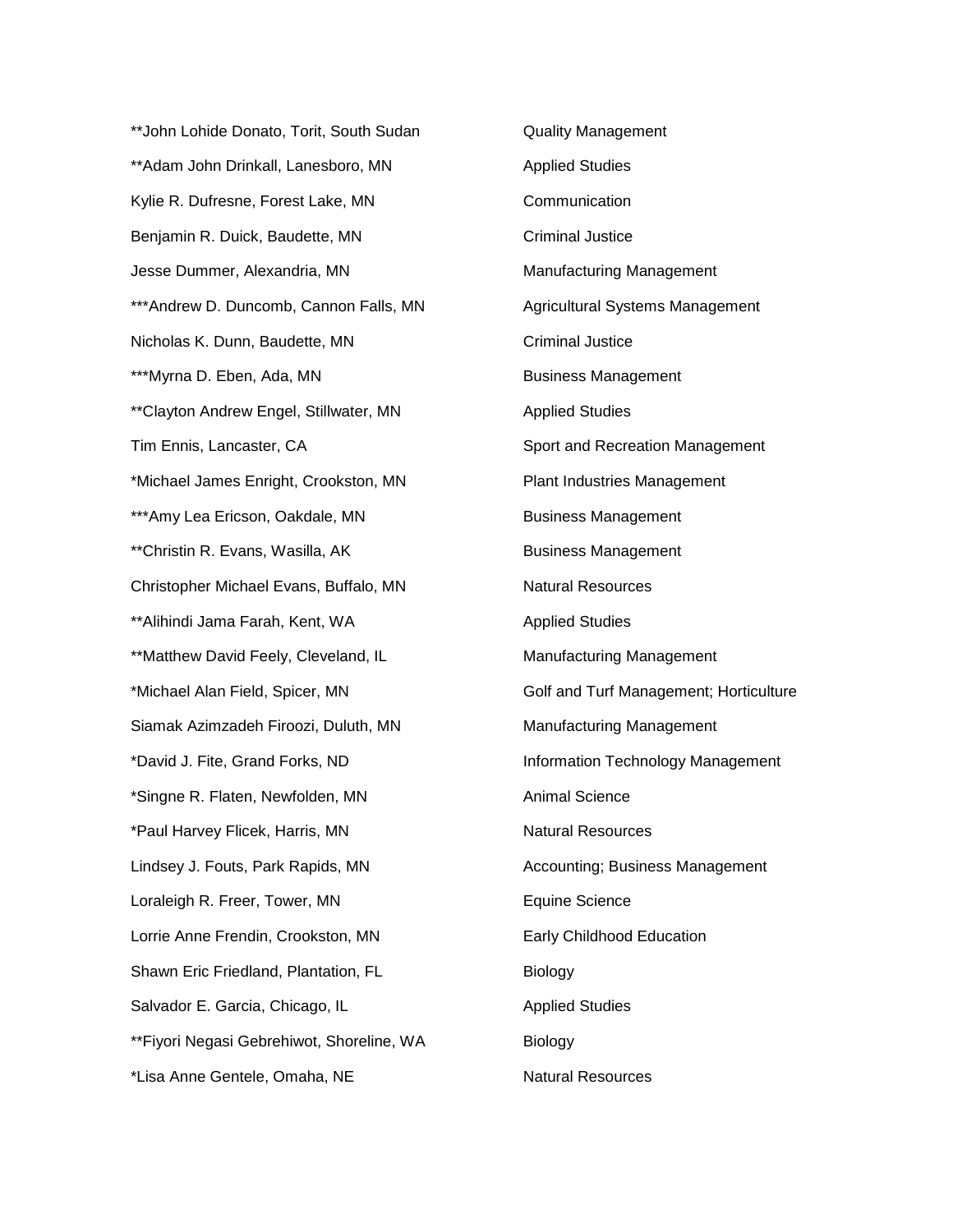Mallory Joy Gerardy, Plummer, MN Early Childhood Education Lynsey R. Gervais, Red Lake Falls, MN Business Management; Marketing \*\*Megan A. Gibeault, Green Bay, WI Communication \*Emily Koelker Eaton Giese, St. Paul, MN Early Childhood Education \*Derek Thomas Gold, Motley, MN Business Management \*Kirk Neil Graham, Brandon, MB Business Management \*\*Nichole Angela Gray, Crookston, MN Information Technology Management \*\*Melissa E. Green, Rochester, MN Health Management \*\*\*Daniel Christopher Gregg, Austin, MN Business Management Alex Patrick Gregor, Shakopee, MN Information Technology Management;

Theodore Mathew Gutman Jr., Burlington, IA Golf and Turf Management, Horticulture \*\*\*Aaron Matthew Habermehl, Crookston, MN Applied Studies Bret Thomas Haggar, Crystal, MN Manufacturing Management Thomas Halver, Chanhassen, MN Golf and Turf Management Lowell Todd Hanson, Two Harbors, MN Sport and Recreation Management Michael P. Hanson, Crookston, MN Biology Bryan Phillip Haugen, Walker, MN Natural Resources \*\*Kristin Louise Haukos, Elbow Lake, MN Business Management Jakob Olaf Heggedal, Badger, MN Agronomy \*Matthew James Heier, Ray, ND Sport and Recreation Management Ramon Rory Held, Cold Spring, MN **Information Technology Management** Adam E. Hendricks, Minneapolis, MN Business Management \*\*\*Heo, Joongi, Korea Software Engineering \*Jennifer Sue Hilton, Trempealeau, WI **Applied Health** Daniel Ray Hoemberg, Nowthen, MN Manufacturing Management \*Brian Hoffman, Fargo, ND Natural Resources

Marketing Tim Troy Gullekson, Fertile, MN Business Management \*\*Christine Marie Schmidt Holloway, Minneapolis, MN Business Management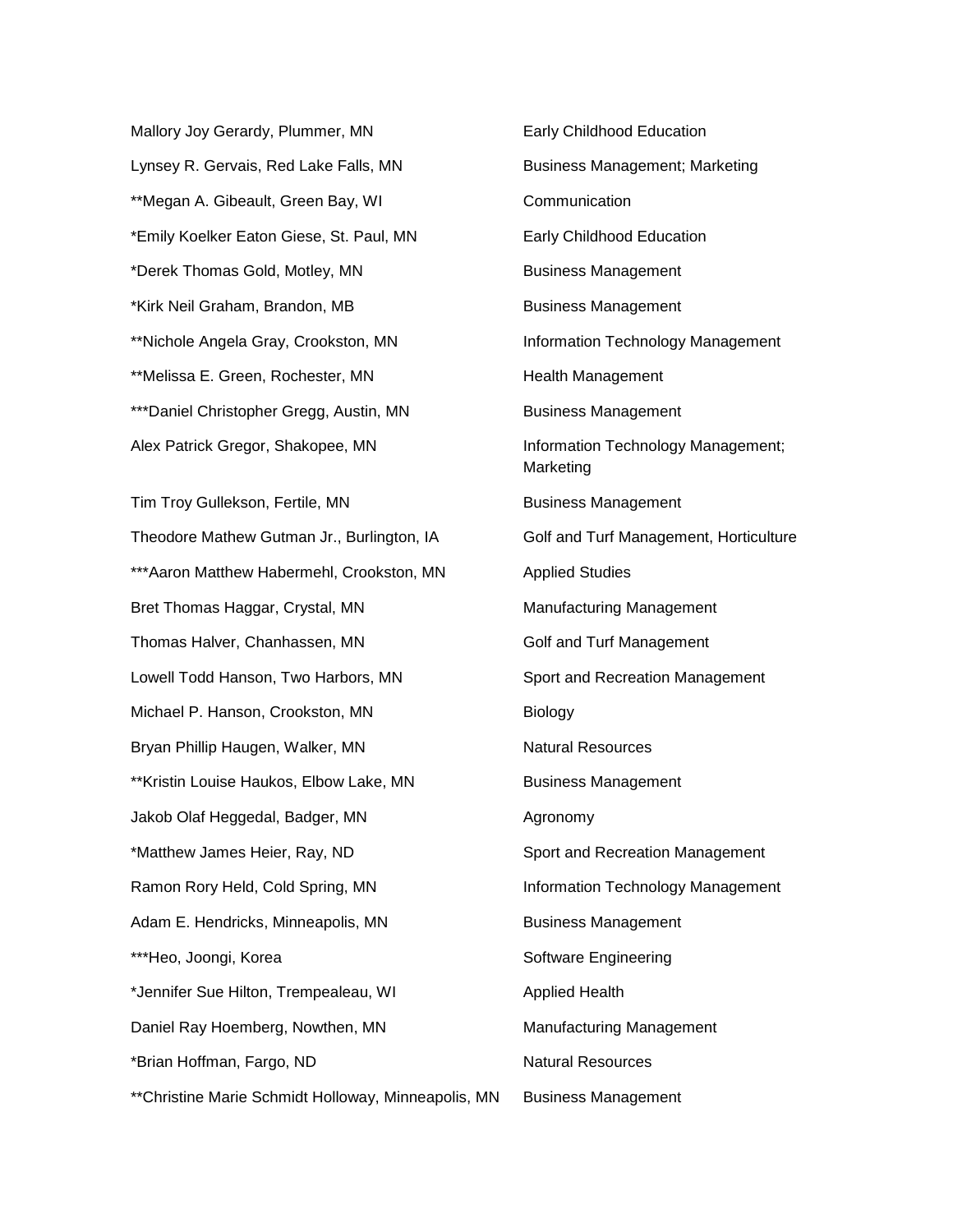\*\*Nathan Jon Hough, Glendive, MT Applied Health Stephanie Jo Huelskamp, Crookston, MN Business Management Jennifer Koren Hullman, Sacramento, CA Applied Studies Mary E. Hurley, Grand Meadow, MN Equine Science \*Martin Husicka, Billings, MT business Management Erik A. Innes, Passadumkeag, ME Natural Resources \*Jordan Marcus Jacobson, Thief River Falls, MN Golf and Turf Management; Horticulture \*\*Ayanle Ahmed Jama, Duluth, MN Applied Studies Gina Marie Jaroszewski, Moorhead, MN Sport and Recreation Management Jamal Jihad, Jupiter, FL Applied Studies \*Nikolas James Jiran, Coeur d'Alene, ID Aviation \*Becky Ann Johnson, Effie, MN Animal Science; Equine Science Carrie L. Johnson, Baudette, MN Applied Health \*Jason David Johnson, Montrose, MN Quality Management Justin Eric Johnson, Warren, MN Agricultural Systems Management Michael Kenneth Johnson, Centerville, MN Natural Resources \*\*\*Scott L. Johnson, Grand Forks, ND Golf and Turf Management; Horticulture \*Sean W. Johnson, Perham, MN Natural Resources \*Justine Nicole Jones, Richland, WA Hotel, Restaurant and Tourism Management \*\*Eunhye Kang, Seoul, South Korea Health Sciences Timothy N. Kanten, Milan, MN Agronomy \*\*\*Brianna M. Kappelhoff, Crookston, MN Crganizational Psychology \*Bradley W. Kappes, Borup, MN Accounting; Agricultural Business Nicholas M. Kasowski, Fisher, MN Agronomy Lane Allen Kastonek, Sauk Centre, MN Manufacturing Management \*\*Stephanie Michaela Kecker, Germany https://www.accounting \*\*\*Tarasena Cayla Kennedy, Springfield, OR Applied Studies \*Keunyung Kim, Korea **Horticulture** Horticulture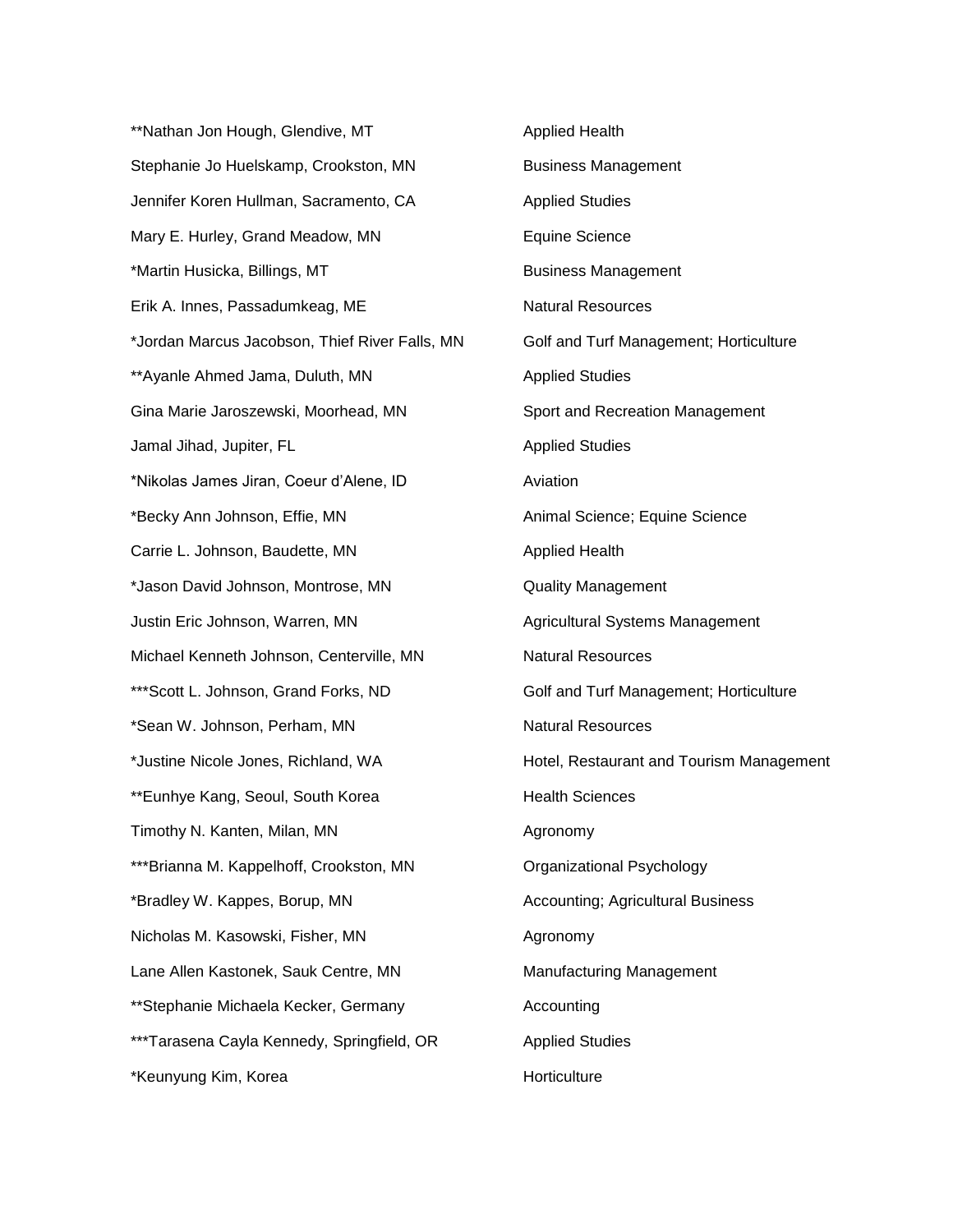\*\*Youngjin Kim, Gongju, South Korea Information Technology Management Kayla Marie Klein, Hazen, ND Agricultural Business; Equine Science Andrew Knapton, Greenfield, MN Natural Resources Timothy Wade Knudson, Glencoe, MN Natural Resources Scott Alan Koscielniak, Anoka, MN Applied Studies \*\*Sylvana Claire Kotila, Minneapolis, MN Applied Health \*Joanne Kruszynski, Irvin, CA Business Management \*\*\*Melanie Kubica, Shoreview, MN Applied Studies Kimberly Marie Kuehn, Hugo, MN Business Management; Marketing Daniel Mark Kuske, Belle Plaine, MN Natural Resources \*Aviva Mordecai Kyllo, Lakeville, MN Business Management \*\*\*Samantha C. Lahman, Parkers Prairie, MN Animal Science Janet Katherine Lahr, Sauk Centre, MN Business Management Kevin Michael Lahr, Sauk Centre, MN Business Management Kyle D. Langen, Kennedy, MN Agronomy Michael Shawn Larsen, Bluffdale, UT Business Management Brian M. Larson, Albert Lea, MN Museum Manufacturing Management \*\*\*Kaci Jo Lawrence, Eau Claire, WI Business Management Amy Jo Lechner, Rochester, MN Applied Health \*\*\*Adam Lee, Halstad, MN Sport and Recreation Management \*\*HonGil Lee, Seoul, South Korea https://www.frankshipper.com \*\*\*Ye Eun Lee, Seoul, South Korea Hotel, Restaurant and Tourism Management Meranda May Lelonek, Crookston, MN Business Management \*\*\*Theodore Thomas Lenneman, St. Michael, MN Golf and Turf Management, Horticulture Justin J. Lennox, Jordan, MN Natural Resources \*Maxwell D. Lenz, Bloomington, MN Golf and Turf Management \*Nicole Marie Letnes, Crookston, MN Applied Studies Jonathan R. Libbey, Grand Rapids, MN Natural Resources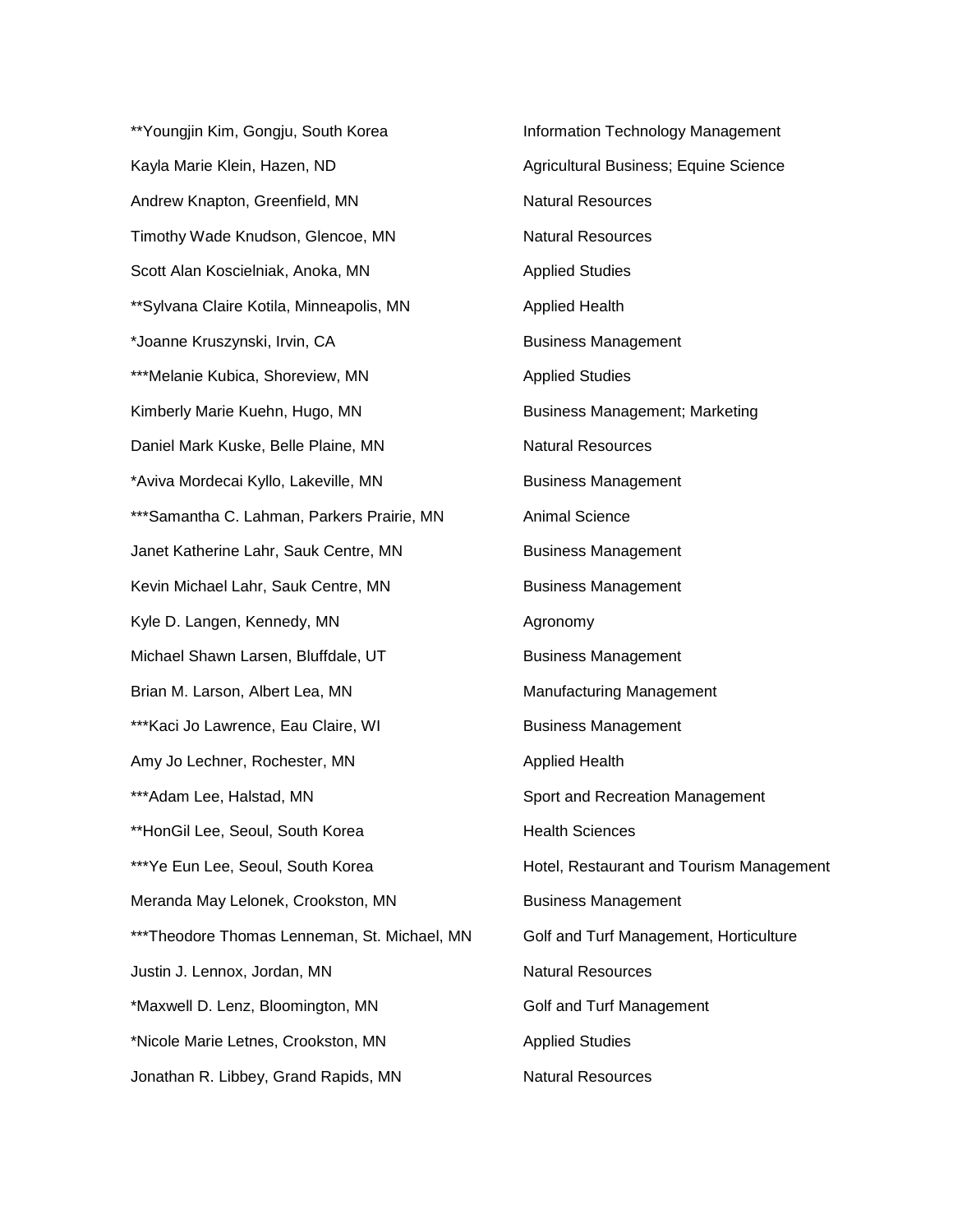\*Matthew Daniel David Linder, Grand Forks, ND Marketing Nicholas Alan Lindsholm, Brooklyn Center, MN Manufacturing Management Jeffrey Lissick, Walker, MN Natural Resources \*\*John Robert Lombardi, Apple Valley, MN Business Management \*\*\*Arol Salvatory Longar, Rochester, MN Crganizational Psychology Daniel J. Lucas, Stewartville, MN Natural Resources \*Jill Marie Lucas, Dodge Center, MN Applied Health \*James E. Lucia, Indianapolis, IN Quality Management Gretchen Marie Lucken, Melrose, MN Equine Science Elsa Lunden, Annandale, MN Elsa Lunden, Annandale, MN \*\*Xi Luo, China Software Engineering Eva Marie Mach, Lakeville, MN Business Management \*Osman Maalim Mahamud, St. Paul, MN Applied Studies Katie M. Manning, Wrenshall, MN Equine Science Eric Scott McCoy, Williston, ND Natural Resources \*\*\*Marissa A. McWilliam, Winger, MN Animal Science Kenneth Mendez, Crookston, MN Communication Candice Menze, Starbuck, MN Natural Resources Lincoln Joe Messner, Winthrop, MN Accounting \*\*\*Andrew Fritz Meyer, Fergus Falls, MN Business Management Jonathan Michalski, Silver Bay, MN Sport and Recreation Management Mark Michalski, Silver Bay, MN Golf and Turf Management \*Charles Michealson, Morris, MN Natural Resources Kathleen Sue Mieras, Rochester, MN Applied Health Jared Steven Miettunen, Hopkins, MN Business Management Amber Ann Miller, Little Falls, MN Animal Science Tara Lynn Miller, Owatonna, MN Annual Applied Health \*Joshua Everett Moe, Northome, MN Natural Resources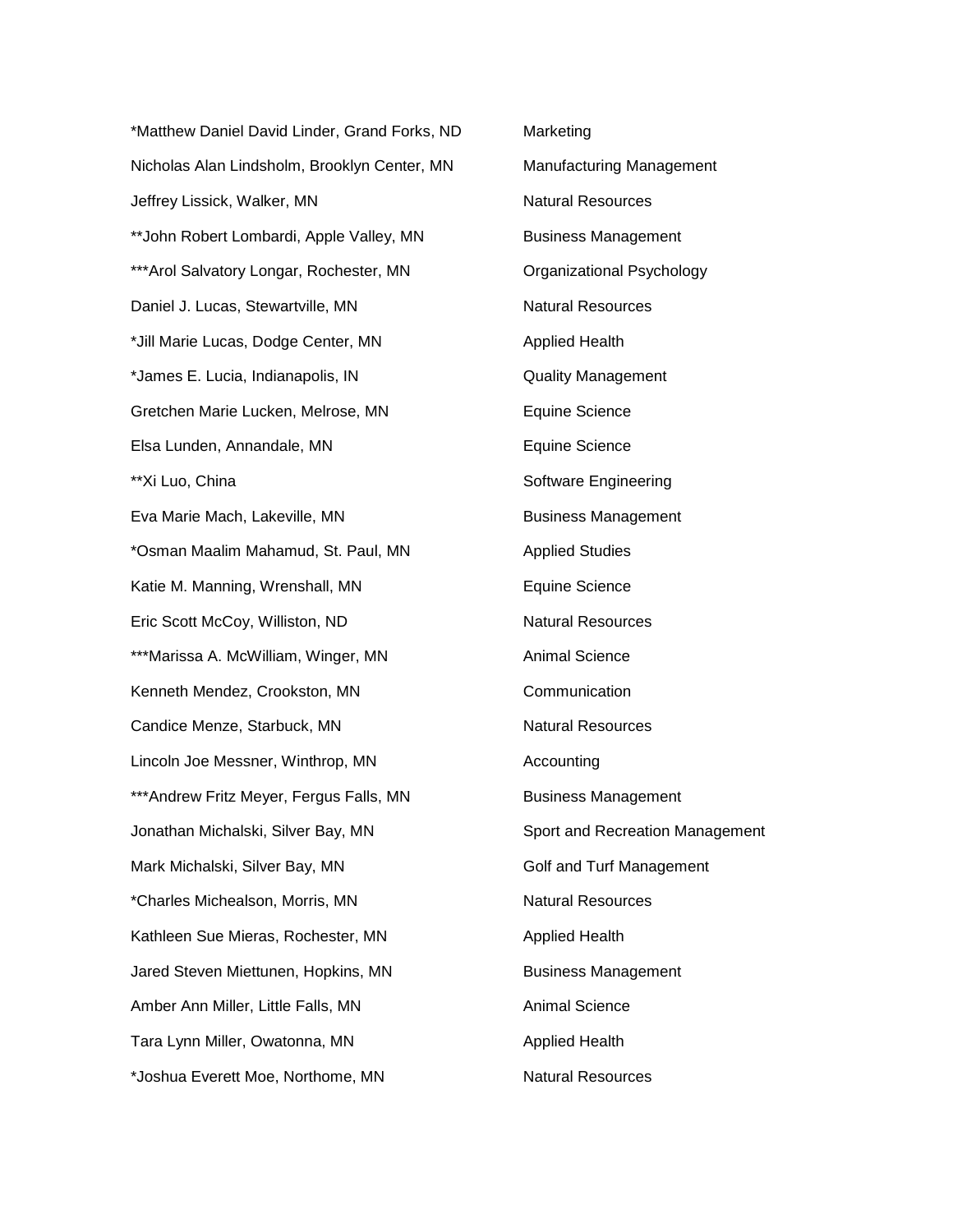Craig A. Moen, Stephen, MN Agronomy Andrew Arthur Molden, Appleton, MN Sport and Recreation Management David P. Mosher, Edina, MN Business Management \*Jeffrey David Nelson, Chanhassen, MN Manufacturing Management Nicholas Morris Nelson, Crookston, MN Business Management Andrew Carlyle Nerhus, Scandia, MN Agronomy

Jessica Marie Nicola, Grand Forks, ND Applied Health Jesper Karl Villiam Nielsen, Denmark **Agronomy** Jacqueline M. Nikkel, Lundar, MB Agricultural Business; Equine Science John Timothy Normandin, Crookston, MN Information Technology Management \*Melinda Lucille Novacek, Grand Forks, MN Applied Studies Brittany K. Novak, Dahlen, ND Biology Charles Novotny, Cannon Falls, MN Natural Resources Joseph Timothy Nustad, Hawley, MN Natural Resources Nir Ofer, Irvine, CA Business Management Anna R. Ogaard, Maple Grove, MN Anna R. Ogaard, Maple Grove, MN \*Bart Allen Olson, Lindstrom, MN Manufacturing Management Jonah Gregory Olson, White Bear Lake, MN Natural Resources Kari Anna Olson, Lancaster, MN Animal Science \*\*Saleban Omar, St. Cloud, MN Applied Studies Daniel Robert O'Neill, Wasilla, AK Applied Studies \*\*\*Jessica Iris Ostrov, St. Louis Park, MN Applied Studies \*\*\*Benjamin J. Packer, Coon Rapids, MN Golf and Turf Management \*\*\*Kalpana Gabrielle Parsons, Mahtomedi, MN Early Childhood Education Ryan Louis Pauly, Maple Grove, MN Natural Resources \*Nicholas Richard Pease, Trimont, MN Agricultural Education \*Travis Lane Pederson, Cando, ND Agronomy

\*\*Jacob Curtis Newland, Northfield, MN Agricultural Business; Agricultural Systems Management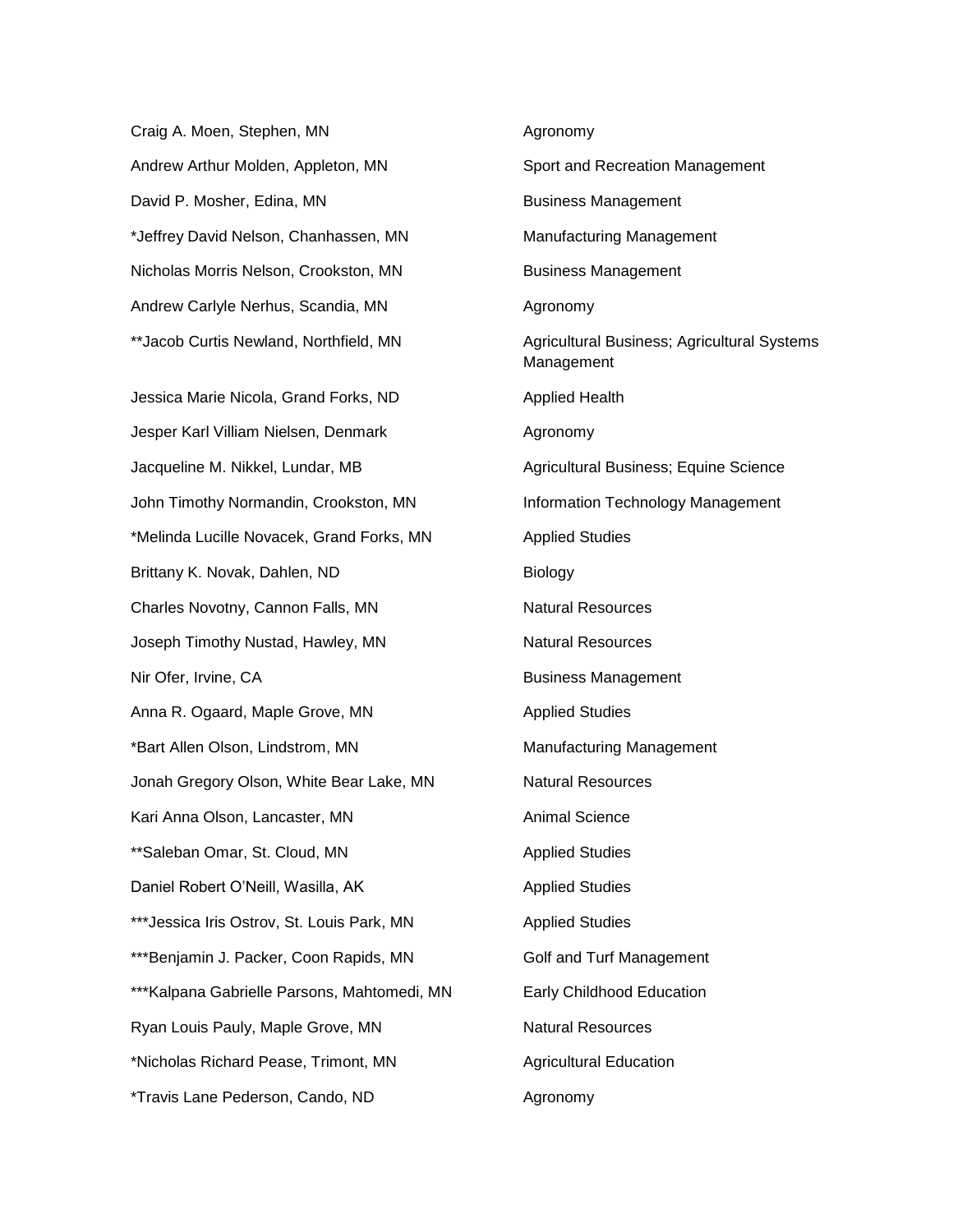\*\*\*Misty Anne Pellerin, North Branch, MN Business Management \*\*\*Mario Andres Perez, Colton, CA Business Management Veronica Esther Perez, Las Vegas, NV Business Management Bill G. Perry, Ramsey, MN Business Management \*\*Collin Clifford Perry, Grand Forks, ND Business Management; Marketing Jerry Joseph Persson, Crookston, MN Business Management Amanda Marie Peterson, Rochester, MN Agricultural Business; Equine Science Kayla Jane Plante, Crookston, MN Communication Jonathan Foster Pondish, Rapid City, SD Criminal Justice Kurtis Michael Proulx, Crookston, MN Health Sciences \*\*Kristin Lynn Qualley, Crookston, MN Agricultural Business \*Molly Maria Ramey, Rolla, ND Communication Marcus James Ramsay, Bathgate, ND Natural Resources Chansouda Rattanavong, Warroad, MN Business Management \*\*Jeremy Jon Reinitz, Wadena, MN Accounting; Business Management Eli Allen Renville, Stephen, MN Natural Resources Rebecca Louise Rhodus, Parkville, MO Animal Science \*Joshua Raymond Ribar, Westville, IN Natural Resources \*\*\*Andrew Rice, Fessenden, ND Natural Resources \*\*\*Kyle Rick, Coon Rapids, MN Golf and Turf Management \*Paul Jeffrey Robinson, Newport, MN Business Management Jerome McKoy Rodney, Mountain Lake, MN Business Management; Information Caitlin Blair Rose, Burns, OR Animal Science

Nicolle Elizabeth Rosemark, Rochester, MN Business Management \*Jenny Rae Roskos, Grand Rapids, MN Animal Science Dustin Roy, Mahnomen, MN Natural Resources

\*\*Steffane Prestidge, Buffalo, MN Hotel, Restaurant and Tourism Management Technology Mgmt \*\*Marian R. Rupp, Northfield, MN Agricultural Business; Equine Science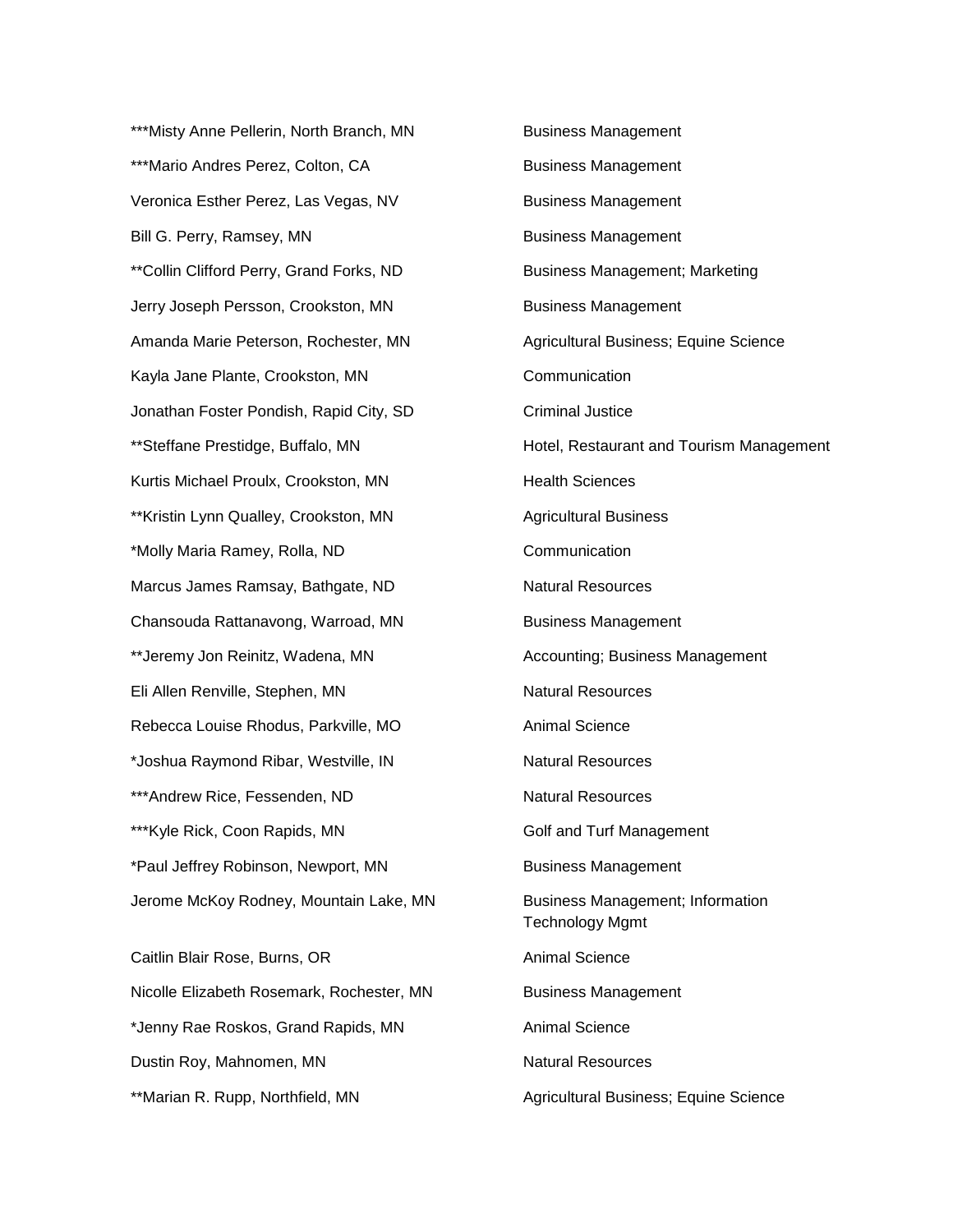\*\*Rebecca Jean Sachwitz, Dexter, IA Farly Childhood Education \*Rhoda Salah, Minneapolis, MN **Health Management** Doreen A. Sarpong **Applied Health** \*Derek D. Savage, Elk River, MN Natural Resources \*\*\*Michael LeRoy Schliep, Holloway, MN Software Engineering Kenneth E. Schmid, Minnewaukan, ND Agricultural Systems Management \*\*Derek Joseph Schmitz, Virginia, MN Business Management \*\*Shari Ann Schreiner, Ulen, MN Applied Health Heather Ann Schroeder, Nevis, MN Animal Science; Equine Science \*Robert Richard Sedorook, Tinley Park, IL Applied Studies Nikolay Anatolyevich Seregin, Moscow, Russia Natural Resources Jason Peter Servaty, St. Michael, MN Sport and Recreation Management \*Monica J. Sevigny, Crookston, MN Hotel, Restaurant and Institutional

Savannah Leigh Sherry, Euclid, MN Applied Studies \*Jeffrey Scott Sieger, Bridgehampton, NY Natural Resources Terry Lynn Sistad, Fosston, MN Natural Resources Craig Norman-Henry Skorheim, Adams, ND Agronomy \*Blake Andrew Smith, Mentor, MN Agricultural Systems Management \*Jared Michael Smith, Blacksburg, VA Manufacturing Management Marvin Staus Jr., Grand Forks, ND Criminal Justice Stephanie Anne Stevens, Rochester, MN Equine Science William J. Storm, Cohasset, MN Natural Resources \*Gregory Ryan Summers, Beatrice, NE Biology; Health Sciences David Alan Sumner, Warren, MN Business Management; Manufacturing

Lester F. Swenson, Fertile, MN Criminal Justice Nick L. Sylvester, Crookston, MN Agronomy Karl Gilbert Syverson, Minneapolis, MN Business Management

Management Management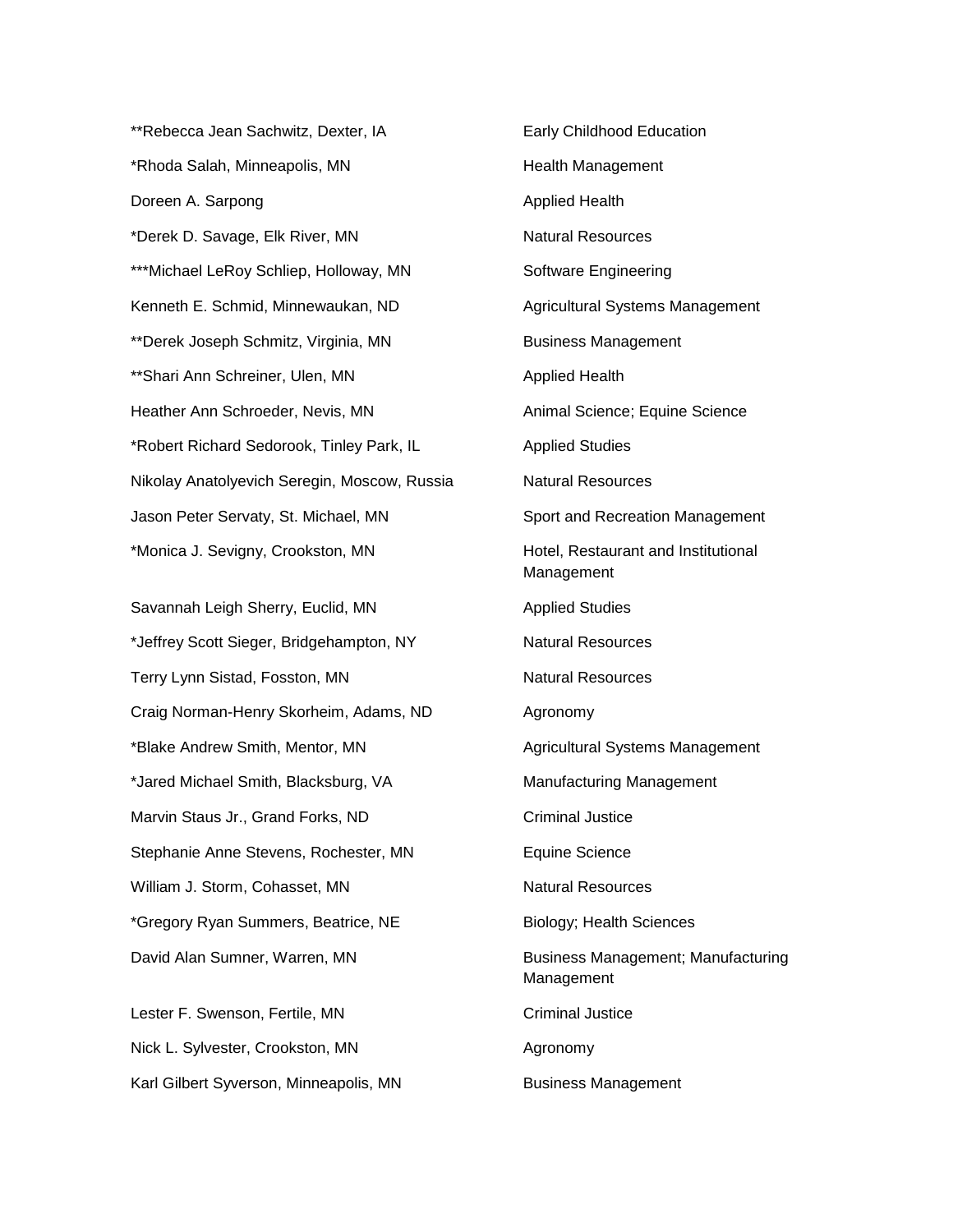Diana Marie Taddy, Two Rivers, Wi **Early Childhood Education** Stephanie Marie Thomas, St. Albert, AB Business Management \*Matthew P. Thompson, Karlstad, MN Natural Resources Emily C. Ulland, Austin, MN Agricultural Business; Animal Science \*Isaiah K. Ulmer, Fullerton, ND Animal Science Timothy Albert Unke, Crookston, MN Agronomy Penny Jacobine Vanlear, Halstad, MN Accounting \*Alicia Ruth Vargason, Blaine, MN Natural Resources Jay Christian Visger, Bismarck, ND Biology \*\*Christopher Paul Vogel, Meriden, KS Sport and Recreation Management Anna Jean Wagner, Brandon, MN<br>
Communication Nicole Kay Walker, Grand Forks, ND Business Management \*\*Jacqueline Kathleen Wallace, Billings, MT Business Management \*\*\*Marc E. Walter, Plummer, MN Agronomy Bradley Wanous, Hutchinson, MN Cuality Management \*Gavin R. Waslaski, Langdon, ND Agricultural Systems Management \*Derek Jon Wawack, Blaine, MN Animal Science \*Cynthia Joy Weber, Crookston, MN Business Management; Marketing \*Meredith Susannah Wentzel, Fisher, MN Health Management \*Ryan Kevin Wermager, Montevideo, MN Natural Resources \*\*\*Kristin A. Werner, Brooklyn Park, MN Horticulture Samuel Robert Westby, Pelican Rapids, MN Agronomy; Animal Science Stephen G. Whalen, Oklee, MN Agronomy \*\*Antonio J. Williams, West Palm Beach, FL Applied Studies \*\*\*Laura Anne Wilson, South Shore, SD Agricultural Business; Equine Science \*\*\*Joshua David Wimmergren, Maple Grove, MN Manufacturing Management Trent D. Wise, Walker, MN Natural Resources Robel B. Woldu, Seattle, WA Sport and Recreation Management